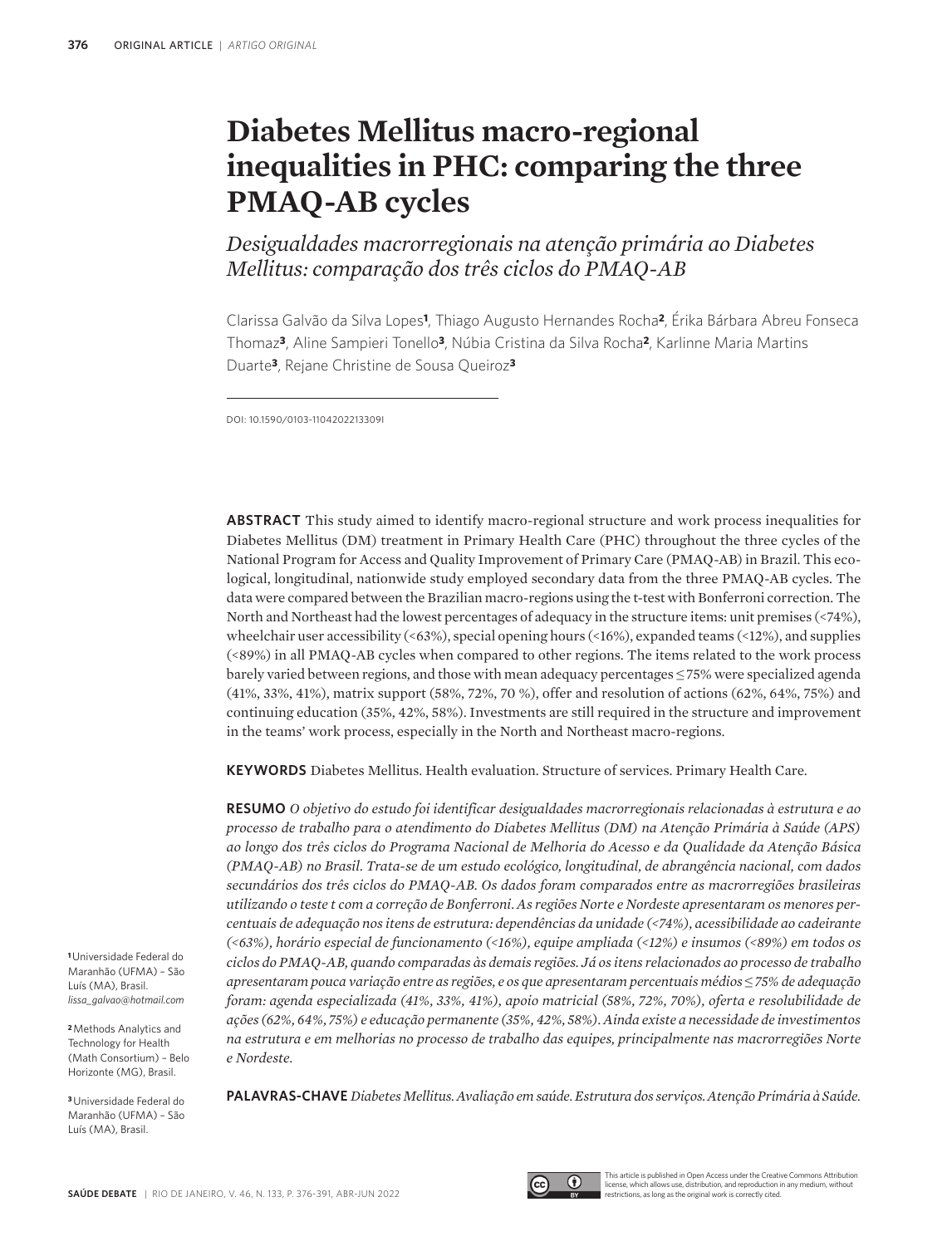# **Introduction**

Diabetes Mellitus (DM) is a severe public health problem. Its prevalence has increased due to several factors, including lifestyle changes, with a predominance of high-calorie diets, and the accelerated aging process of the population, especially in developing countries**1**. The growing morbidity and DM-related mortality rates included this Chronic Non-Communicable Disease (NCD) as one of the priority axes in Primary Health Care (PHC)**2**.

PHC plays a crucial role in preventing acute and chronic complications caused by the disease and reduces the number of hospitalizations and deaths**2**. Thus, the Unified Health System (SUS) should prioritize policies and guidelines aimed at the care and control of the disease, considering the country's regional characteristics and the health needs of its populations**3**. In this context, the Brazilian organization in health regions and networks has gained prominence before the complex provision of health services, given regional and social inequalities, federal, state, and municipal competencies, and the participation of private sectors and nongovernmental organizations in the design and delivery of services to society**4**.

Thus, evaluating health services becomes essential for monitoring and organizing health policies. In this context, the Ministry of Health implemented, in 2011, the National Program for the Improvement of Access and Quality of Primary Care (PMAQ-AB) to monitor and evaluate the results achieved by PHC in the Brazilian territory, aiming to improve access and quality of these services**5**. So far, three program cycles have been conducted. The first cycle in 2011/12, the second cycle in 2013/14, and the third cycle in 2015/17.

Studies using PMAQ-AB data have been developed with topics such as cervical cancer screening**6**, the quality of prenatal care in the PHC network**7**, and related to health care organization for chronic conditions,

such as diabetes, hypertension, tuberculosis, and leprosy**8**. Specifically regarding DM, we highlight the study by Neves et al.**9**, which described the necessary structure for people with DM treated in PHC with data from the first two cycles of the PMAQ-AB, and that by Tomasi et al.**10**, which aimed to describe the adequacy of the PHC structure and the work process, and the care aspects perceived by users with DM. Regarding the third cycle of the PMAQ-AB, no study has yet been conducted with data referring to the evaluation of the structure and work process to cope with DM within the PHC.

Regional health inequalities may become even more evident, knowing that PHC funding was modified by Ordinance No. 2.979/2019**11** and that Constitutional Amendment (EC) 95/2016**12** reduced health funding. The North and Northeast regions are the most affected in PHC care, given the substantial regional inequalities in living conditions and the supply of health services, such as the high concentration of professionals and health actions in urban spaces; insufficient resources, geographic barriers, and difficulty in integrating services**3,13**.

In this context, recognizing that the Brazilian territory has deep regional inequalities resulting from historical heritage and political and economic structure**3**, it is necessary to conduct longitudinal and national studies to analyze the trend of the PHC situation in the care of patients with DM in the Brazilian geopolitical macroregions. Thus, this study aimed to identify macro-regional inequalities related to the structure and work process for DM care in PHC throughout the three cycles of the PMAQ-AB in Brazil.

# **Material and methods**

This national, ecological, longitudinal study is based on secondary data from the external evaluation of the three cycles of the PMAQ-AB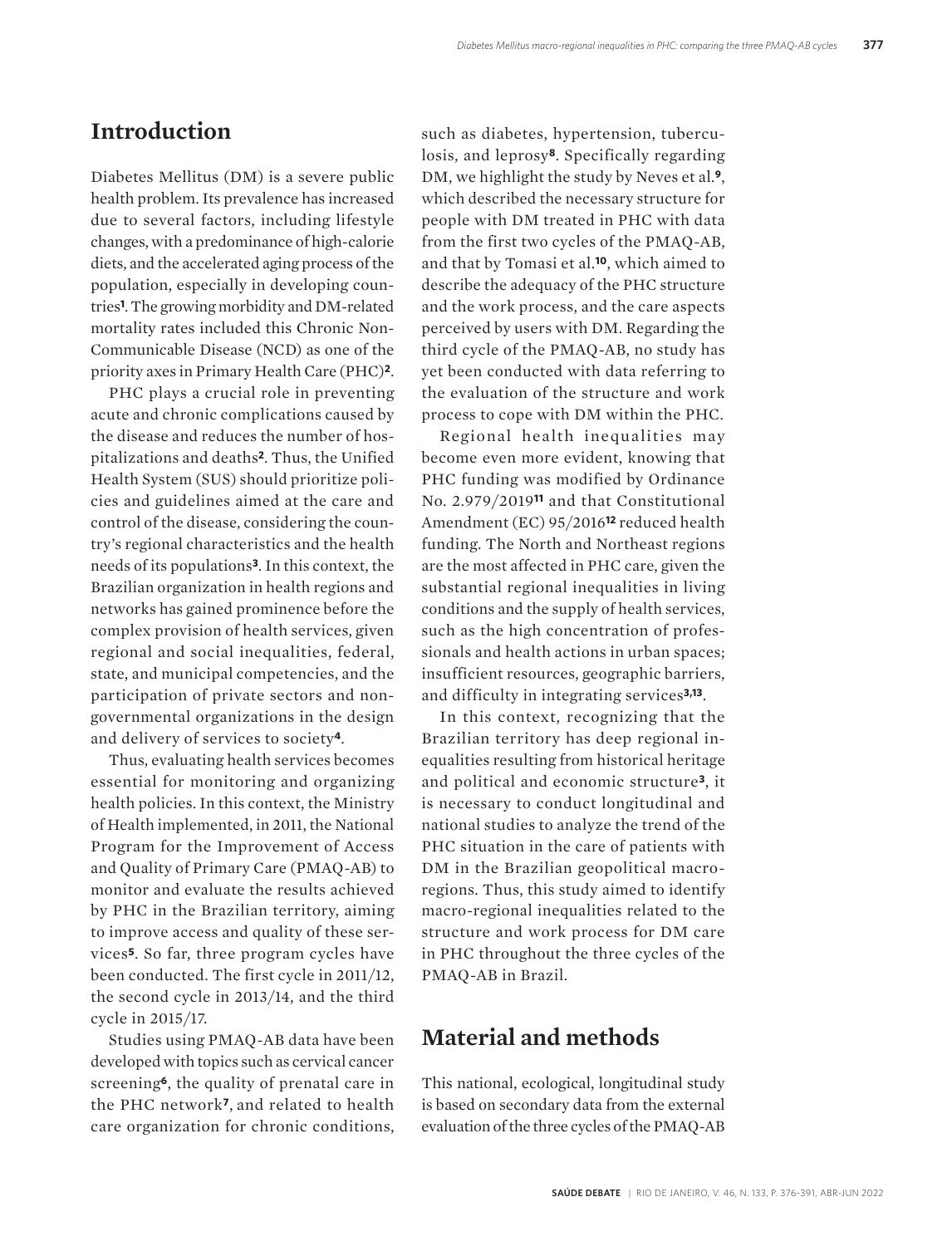(2012, 2014, and 2017)**14** related to the structure of PHC Units (UBS) and the work process of PHC teams (eAB). The data were retrieved from the Ministry of Health database, with the microdata of each evaluation cycle available free of charge electronically at the address: http://aps.saude.gov.br/ape/pmaq.

This study is nested in the research 'External evaluation and census of PHC Units – PMAQ-AB' [Our translation from the Portuguese] conducted by the Ministry of Health under the coordination of the following institutional consortia: The Federal University of Bahia (UFBA), the Federal University of Minas Gerais (UFMG), the Federal University of Pelotas (UFPel), the Federal University of Piauí (UFPI), the Federal University of Rio Grande do Sul (UFRGS), the Federal University of Rio Grande do Norte (UFRN), and the Federal University of Sergipe (UFS).

The data employed referred to the two modules of the external evaluation of the PMAQ-AB: module I, with data on the UBS structure, and module II, related to the work process of the eABs. The information was

collected by trained interviewers through interviews, with tablets for data storage, on a visit to the UBS, accompanied by an eAB professional for on-site observation of the availability of several items in the UBS. Questions related to the work process were answered by a professional from the teams that adhered to the PMAQ-AB**14**.

The first cycle of the external evaluation was held from May 2012 to April 2013, with data obtained from 13,919 UBS and 17,202 eABs. The second cycle was held from December 2013 to March 2014, with data from 24,055 UBS and 29,778 eABs. Finally, the third cycle, held from May to September 2018, with 38,865 eABs distributed in 30,346 UBS.

For this study, the variables were selected because of their relationship with the care of people with DM collected in the three evaluation cycles. Subsequently, the variables were aggregated for the construction of each indicator, summarized in *box 1*, referring to the structure of the UBS and the work process of the eABs.

| Indicator (%)                 | <b>Description</b>                                                                                                                                                                                                                                                  |
|-------------------------------|---------------------------------------------------------------------------------------------------------------------------------------------------------------------------------------------------------------------------------------------------------------------|
| Unit premises                 | Proportion of UBS with a clinical office, dental office, dressing room, pharmacy,<br>medication storage room, sterilization room and storage of sterilized material,<br>washing/decontamination room, procedure room, meeting and educational ac-<br>tivities room. |
| Wheelchair user accessibility | Proportion of UBS with wheelchairs and structural conditions available for user<br>mobility.                                                                                                                                                                        |
| Actions and services signage  | Proportion of UBS with the dissemination of actions and services signage in the<br>unit.                                                                                                                                                                            |
| Operational days              | Proportion of UBS operating at least 5 days a week.                                                                                                                                                                                                                 |
| Special opening hours         | Proportion of UBS operating during special hours (weekends and lunch).                                                                                                                                                                                              |
| Opening hours                 | Proportion of UBS with daily 8-hour service or more.                                                                                                                                                                                                                |

Box 1. UBS structure and eAB work process for DM care in PHC variables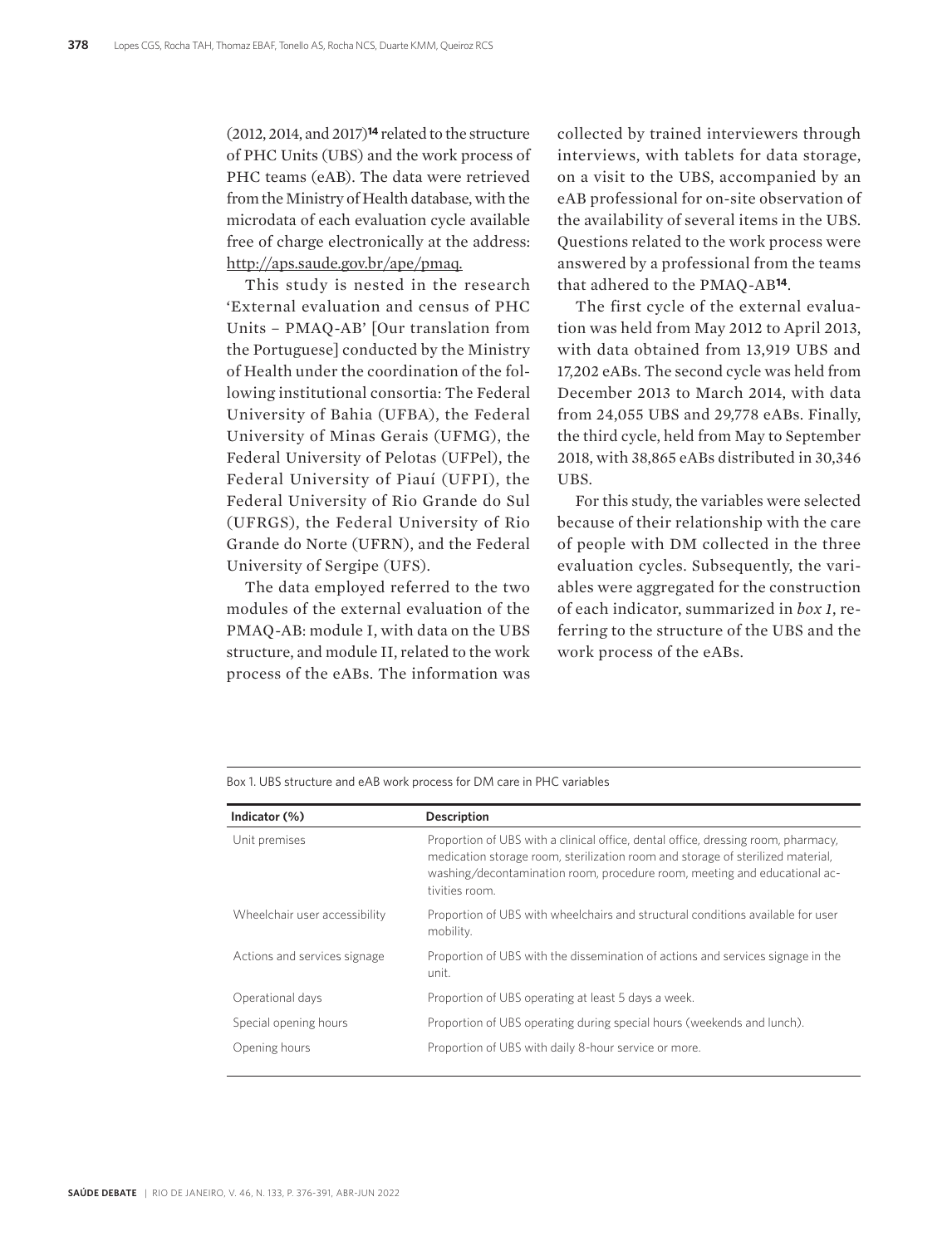Box 1. (cont.)

| Indicator (%)                               | <b>Description</b>                                                                                                                                                                                                                                                                                                                                                                                                                                                                                                                                                                                                        |
|---------------------------------------------|---------------------------------------------------------------------------------------------------------------------------------------------------------------------------------------------------------------------------------------------------------------------------------------------------------------------------------------------------------------------------------------------------------------------------------------------------------------------------------------------------------------------------------------------------------------------------------------------------------------------------|
| Equipment and materials                     | Proportion of UBS that had the following variables available for DM care: anthro-<br>pometer, adult blood pressure device, autoclave, 150 kg anthropometric scale,<br>200 kg anthropometric scale, anthropometric ruler, adult stethoscope, pharmacy<br>refrigerator, glucometer, ophthalmoscope and monofilament kit for sensitivity<br>testing (esthesiometer).                                                                                                                                                                                                                                                         |
| Supplies                                    | Proportion of UBS that presented the following variables for the care of the DM<br>available: disposable needles of different sizes, bandages, tape measure, PPE<br>- gloves, glasses, masks, aprons, caps, macrodrops and microdrops serum equip-<br>ment, adhesive plaster/micropore tape and others, gauzes, capillary blood glu-<br>cose measurement reagent strips; disposable syringes of various sizes, disposable<br>syringes with attached needle and hard sharps disposal containers.                                                                                                                           |
| Community Health Worker<br>(ACS*) available | Proportion of UBS with at least one Community Health Worker (ACS) available<br>in the team.                                                                                                                                                                                                                                                                                                                                                                                                                                                                                                                               |
| Expanded team                               | Proportion of UBS with the following professionals who are not part of the mini-<br>mum available team: expert physician, psychologist, physiotherapist, nutrition-<br>ist, social worker, pharmacist, occupational therapist, speech therapist, physical<br>education professional and other higher education professionals.                                                                                                                                                                                                                                                                                             |
| Team planning                               | Mean percentage of UBS with teams that perform activity planning.                                                                                                                                                                                                                                                                                                                                                                                                                                                                                                                                                         |
| Institutional support                       | Mean percentage of UBS with teams that receive institutional support.                                                                                                                                                                                                                                                                                                                                                                                                                                                                                                                                                     |
| Matrix support                              | Mean percentage of UBS with teams that receive matrix support.                                                                                                                                                                                                                                                                                                                                                                                                                                                                                                                                                            |
| Organization of medical records             | Mean percentage of UBS that organize the medical records of team users by fam-<br>ily nuclei and in paper forms or electronic medical records.                                                                                                                                                                                                                                                                                                                                                                                                                                                                            |
| Urgent care                                 | Mean percentage of UBS where teams implemented urgent care.                                                                                                                                                                                                                                                                                                                                                                                                                                                                                                                                                               |
| Specialized agenda                          | Mean percentage of UBS with teams in which, when a user needs to be referred<br>for a specialized appointment, this appointment is scheduled by the health unit<br>and informed immediately to the user; the appointment is scheduled by the<br>health unit, and the date is subsequently informed to the user; the appointment<br>is scheduled by the user at the specialized appointment scheduling center; the<br>user receives a referral/reference form and must go to a service indicated by his<br>team; and the user receives a referral/reference form, but does not have a specific<br>service or professional. |
| Offer and action resolution                 | Mean percentage of UBS with teams that collect tests at the unit, such as blood<br>and urine tests, and perform wound suturing, dressings, intramuscular injectable<br>medications, and intravenous injectable medications.                                                                                                                                                                                                                                                                                                                                                                                               |
| Care to people with DM                      | Mean percentage of UBS with teams that schedule appointments for people with<br>DM, have a registration form or follow-up of these people, use protocols for risk<br>stratification of users with diabetes, besides having the records and scheduling<br>appointments and tests of people with DM, such as diabetic foot and eye fundus<br>tests.                                                                                                                                                                                                                                                                         |
| Educational actions                         | Mean percentage of UBS with teams that perform educational activities aimed at<br>health promotion and self-care support actions.                                                                                                                                                                                                                                                                                                                                                                                                                                                                                         |
| Continuing education                        | Mean percentage of UBS with teams that participate in continuing education<br>actions organized by municipal management, face-to-face courses, Telehealth,<br>RUTE - University Telemedicine Network, UNASUS, experience exchange, tutor-<br>ing/preceptorship and others, including the team demands and needs.                                                                                                                                                                                                                                                                                                          |

Source: Own elaboration.

\*ACS = Agente Comunitário de Saúde.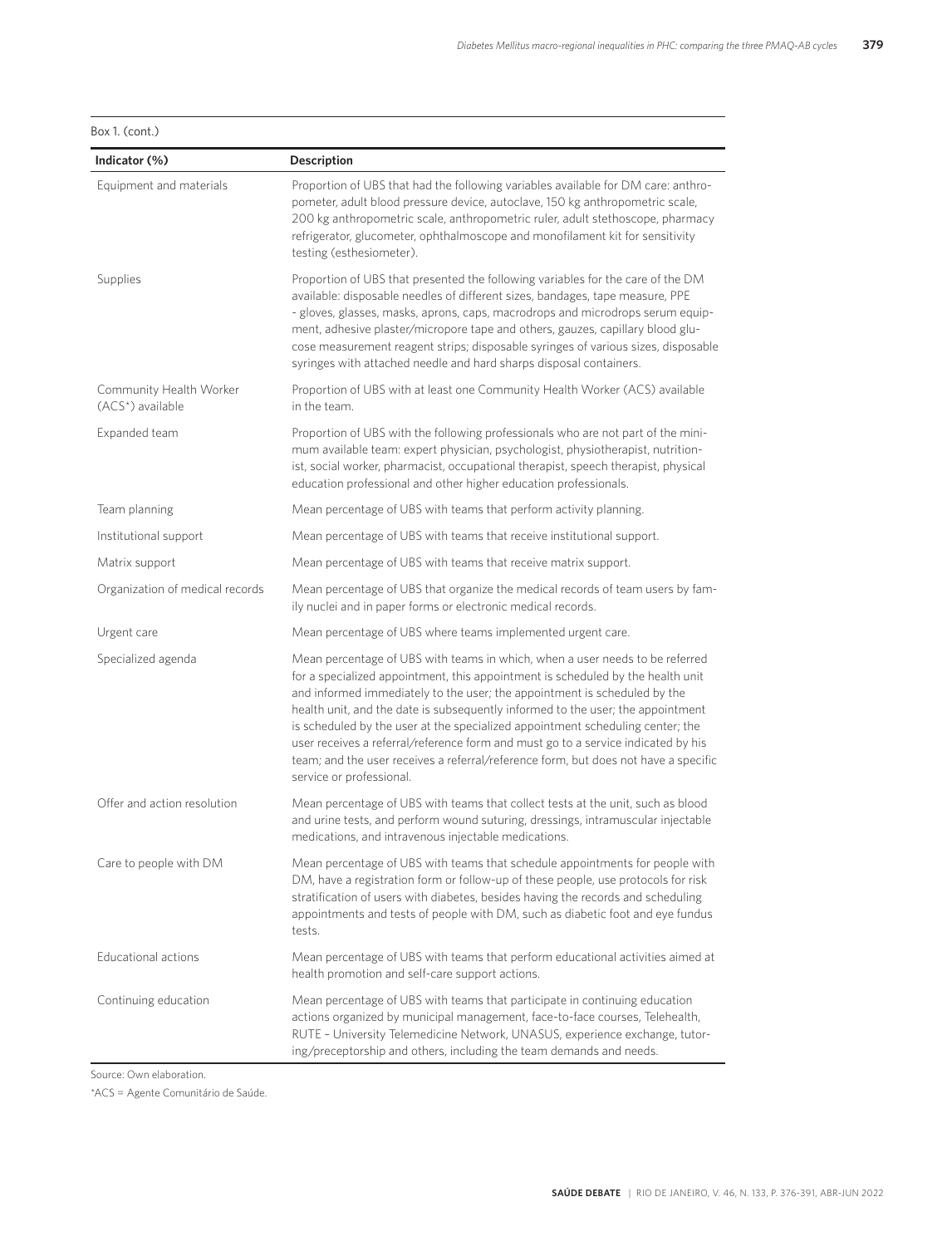The unit of analysis was the UBS. We adopted the mean percentage of the work process variables of all teams for those with more than one team. We used the IBM SPSS Statistics 21 software for statistical data analysis. In the analysis, for the UBS level, we aggregated the indicators of structure and work process of each cycle from the code of the National Registry of Health Establishments (CNES). Then, the data from the three cycles were stacked in a single database at the federation unit's level. We presented the means and standard deviations (SD) by geographic macro-regions of the country.

We used the t-test with Bonferroni's correction with a significance level of 5% to compare the means between the macro-regions over the three cycles. When interpreting the tables, we presented the differences between the proportions between the North (N), Northeast (NE), Midwest (MW), Southeast (SE), and South (S) Brazilian macro-regions adopting different superscript alphabetic letters right after each mean. Thus, equal letters indicated the absence of statistically significant difference between the means of the geographic macro-regions, and different letters indicated statistically significant differences between them**15**.

We used the software Quantum Gis version 3.10, made available free of charge by its servers, to elaborate the cartographic material. Data were spatially distributed by adapting the Hartz**16** classification, categorized as adequate when the availability of 80-100% of the items in the UBS is identified; partially adequate (60-79% of items); not very adequate (40-59% of the items); and inadequate (less than 40% of the items). The Brazilian macro-regions were presented per the UBS structure and eABs' work process variables in each PMAQ-AB cycle.

The Research Ethics Committee of the Federal University of Pelotas approved the research under Opinion No 38/12 on May 10, 2012, and wholly followed the ethical precepts recommended by Resolution 466/12 of the National Health Council.

## **Results**

Of the ten items analyzed referring to the structure of the UBS, the offer of special hours and expanded staff indicators showed the lowest percentages of adequacy in the three cycles of the PMAQ-AB in all macro-regions.

We observed that 50% of the UBS in Brazil had adequate facilities in the first cycle, with the lowest proportions in the North (38%) and Northeast (42%) regions. In contrast, the South, Southeast, and Midwest regions were statistically similar (55%, 54%, 54%, respectively). In the second cycle, the Brazilian UBS reached 75% of adequacy, highlighting the South macroregion (82%), which also remained in the third cycle, with the highest percentage of adequacy (72%) among the macro-regions (*table 1*).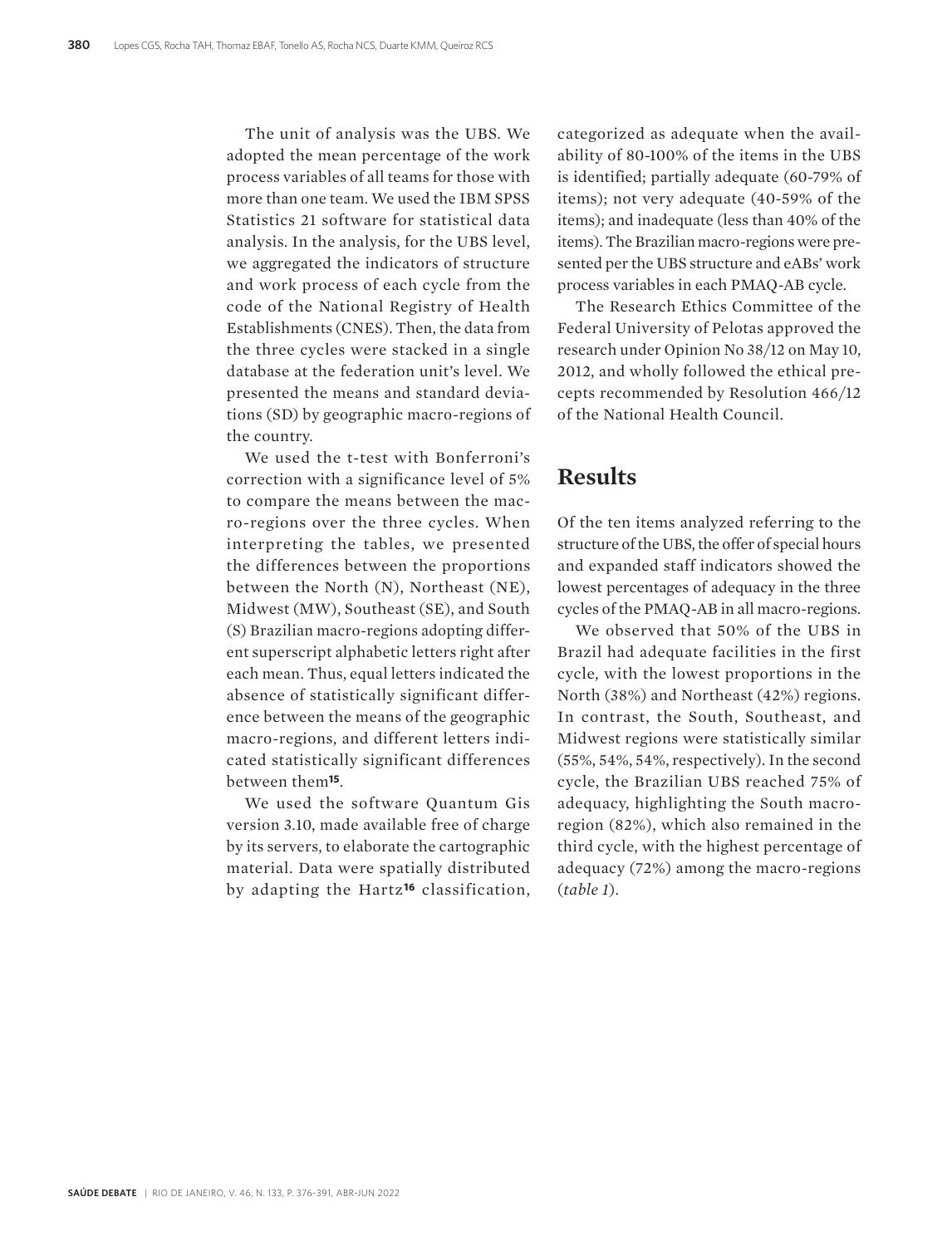Table 1. Mean (%) and Standard Deviation (SD) of the UBS structure variables for DM care, aggregated by macro-region. Brazil, 2012, 2014, and 2017

|                                            | N                    | Ne                                  | S                      | Se                    | MW                     | BR     |  |  |  |  |
|--------------------------------------------|----------------------|-------------------------------------|------------------------|-----------------------|------------------------|--------|--|--|--|--|
| <b>Variables</b>                           | X(SD)                | X(SD)                               | X(SD)                  | X(SD)                 | X(SD)                  | X(SD)  |  |  |  |  |
| <b>PMAQ-AB 2012</b>                        |                      |                                     |                        |                       |                        |        |  |  |  |  |
| Unit premises                              | 38 <sup>a</sup> (23) | 42 <sup>b</sup> (21)                | 55c(24)                | 54c(25)               | 54c(26)                | 50(25) |  |  |  |  |
| Wheelchair user accessibility              | 18 <sup>a</sup> (25) | 22 <sup>b</sup> (27)                | 43 <sup>d</sup> (34)   | 40c(34)               | 31 <sup>e</sup> (31)   | 34(33) |  |  |  |  |
| Actions and services signage               | 29 <sup>a</sup> (35) | 41b(39)                             | 43 <sup>b</sup> (39)   | 43 <sup>b</sup> (40)  | 31 <sup>°</sup> (37)   | 41(39) |  |  |  |  |
| Operating days                             | 99 <sup>a</sup> (07) | 89b(31)                             | 93 <sup>d</sup> (26)   | 97 <sup>c</sup> (18)  | 95c,d(21)              | 95(22) |  |  |  |  |
| Special opening hours                      | 23 <sup>a</sup> (42) | 12 <sup>b</sup> (33)                | 15 <sup>b,d</sup> (35) | 33c(47)               | 17 <sup>d</sup> (38)   | 24(43) |  |  |  |  |
| Opening hours                              | 62 <sup>a</sup> (34) | 52 <sup>b</sup> (34)                | 58 <sup>d</sup> (33)   | 82c(29)               | 63 <sup>a</sup> (31)   | 69(34) |  |  |  |  |
| Equipment and materials                    | 40 <sup>a</sup> (18) | 41 <sup>a</sup> (18)                | 46 <sup>b</sup> (15)   | 45 <sup>b</sup> (15)  | 46 <sup>b</sup> (17)   | 44(16) |  |  |  |  |
| Supplies                                   | 83 <sup>a</sup> (22) | 84 <sup>a</sup> (25)                | 92 <sup>b</sup> (18)   | 92 <sup>b</sup> (18)  | 90 <sup>c</sup> (21)   | 90(20) |  |  |  |  |
| Community Health Worker (ACS)<br>available | 84 <sup>a</sup> (36) | 88 <sup>b</sup> (32)                | 76 <sup>c</sup> (43)   | 75°(43)               | 87a,b(33)              | 79(40) |  |  |  |  |
| Expanded team                              | 12 <sup>a</sup> (23) | 10 <sup>a</sup> (23)                | 31 (32)                | 29 <sup>b</sup> (31)  | 23 <sup>d</sup> (32)   | 23(30) |  |  |  |  |
| <b>PMAQ-AB 2014</b>                        |                      |                                     |                        |                       |                        |        |  |  |  |  |
| Unit premises                              | 69 <sup>a</sup> (20) | 74 <sup>b</sup> , <sup>d</sup> (18) | 82c(16)                | 73b(18)               | 75 <sup>d</sup> (17)   | 75(18) |  |  |  |  |
| Wheelchair user accessibility              | 41 <sup>a</sup> (38) | 46 <sup>b</sup> (39)                | 71 <sup>d</sup> (35)   | 60c(39)               | 52e(39)                | 54(39) |  |  |  |  |
| Actions and services signage               | 55 <sup>a</sup> (37) | 69 <sup>b</sup> (34)                | 71 <sup>c</sup> (36)   | 73c(34)               | 58 <sup>a</sup> (39)   | 69(35) |  |  |  |  |
| Operating days                             | 99 <sup>a</sup> (06) | 98b(09)                             | 99 <sup>a</sup> (06)   | 99 <sub>a</sub> (06)  | 99 <sub>a</sub> (06)   | 99(07) |  |  |  |  |
| Special opening hours                      | 15 <sup>a</sup> (19) | 10 <sup>b</sup> (14)                | 12 <sup>d</sup> (19)   | 23c(16)               | 11 <sup>b</sup> (17)   | 15(17) |  |  |  |  |
| Opening hours                              | 73 <sup>a</sup> (26) | 66 <sup>b</sup> (24)                | $66^{b}(24)$           | 89c(21)               | $65\frac{b}{24}$       | 73(26) |  |  |  |  |
| Equipment and materials                    | 62 <sup>a</sup> (13) | 63 <sup>b</sup> (11)                | 70c(11)                | 70c(13)               | 68 <sup>d</sup> (12)   | 67(12) |  |  |  |  |
| Supplies                                   | $84^{\circ}(20)$     | 89b(16)                             | 95 <sup>d</sup> (10)   | 91c(14)               | 90 <sup>b,c</sup> (15) | 90(15) |  |  |  |  |
| Community Health Worker (ACS)<br>available | 99a,b (11)           | 99ª(09)                             | 99a,b (11)             | 98b(12)               | 99a,b (09)             | 99(11) |  |  |  |  |
| Expanded team                              | $08^{\circ}(17)$     | 07 <sup>a</sup> (18)                | 21c(25)                | 24 <sup>b</sup> (27)  | 08 <sup>a</sup> (18)   | 14(24) |  |  |  |  |
| <b>PMAQ-AB 2017</b>                        |                      |                                     |                        |                       |                        |        |  |  |  |  |
| Unit premises                              | 68 <sup>a</sup> (11) | 70 <sup>b</sup> (11)                | 72c(11)                | 68 <sup>a</sup> (12)  | 68 <sup>a</sup> (11)   | 69(11) |  |  |  |  |
| Wheelchair user accessibility              | 53 <sup>a</sup> (37) | 63 <sup>b</sup> (36)                | 81 <sup>d</sup> (29)   | 71c(34)               | $72^c(34)$             | 68(35) |  |  |  |  |
| Actions and services signage               | 72 <sup>a</sup> (34) | 87 <sup>b</sup> (24)                | 83 <sup>d</sup> (28)   | 85c(25)               | 81 (31)                | 84(27) |  |  |  |  |
| Operating days                             | $100^{a,b}(04)$      | 99 <sup>a</sup> (05)                | 99a,b(06)              | 100 <sup>b</sup> (05) | 99 <sup>a</sup> (06)   | 99(05) |  |  |  |  |
| Special opening hours                      | 16 <sup>a</sup> (19) | 13 <sup>b</sup> (17)                | 11 <sup>d</sup> (17)   | 25c(17)               | 09 <sup>e</sup> (17)   | 16(18) |  |  |  |  |
| Opening hours                              | 95 <sup>a</sup> (23) | 98(15)                              | 99 <sup>c</sup> 11)    | 99 <sup>c</sup> (10)  | 97b(17)                | 98(14) |  |  |  |  |
| Equipment and materials                    | 70 <sup>a</sup> (12) | 72 <sup>b</sup> (12)                | 81 <sup>d</sup> (12)   | 78 <sup>c</sup> (12)  | 77 <sup>e</sup> (13)   | 75(13) |  |  |  |  |
| Supplies                                   | 79 <sup>a</sup> (14) | 83b(11)                             | 84 <sup>c</sup> (09)   | 84b,c(12)             | 86 <sup>d</sup> (11)   | 84(12) |  |  |  |  |
| Community Health Worker (ACS)<br>available | 98 <sup>a</sup> (12) | 97 <sup>b,c</sup> (15)              | 97 <sup>b</sup> (16)   | 98 <sup>a</sup> (13)  | 98a, c(13)             | 98(14) |  |  |  |  |
| Expanded team                              | 04a,d(11)            | $04$ <sup>a</sup> $(11)$            | 14 <sup>b</sup> (20)   | 12c(18)               | 05 <sup>d</sup> (13)   | 08(16) |  |  |  |  |

Source: Own elaboration.

N (North); NE (Northeast); SE (Southeast); S (South); MW (Midwest); BR (Brazil); X (Mean Percentage); SD (Standard Deviation).

Notes: Only teams with a work process evaluated in the PMAQ-AB.

The tests are adjusted for all comparisons between the regions of each cycle, using the Bonferroni correction.

When the superscript letters (a, b, c, d, e) are repeated, it means that there were no statistically significant differences between regions within that PMAQ-AB cycle.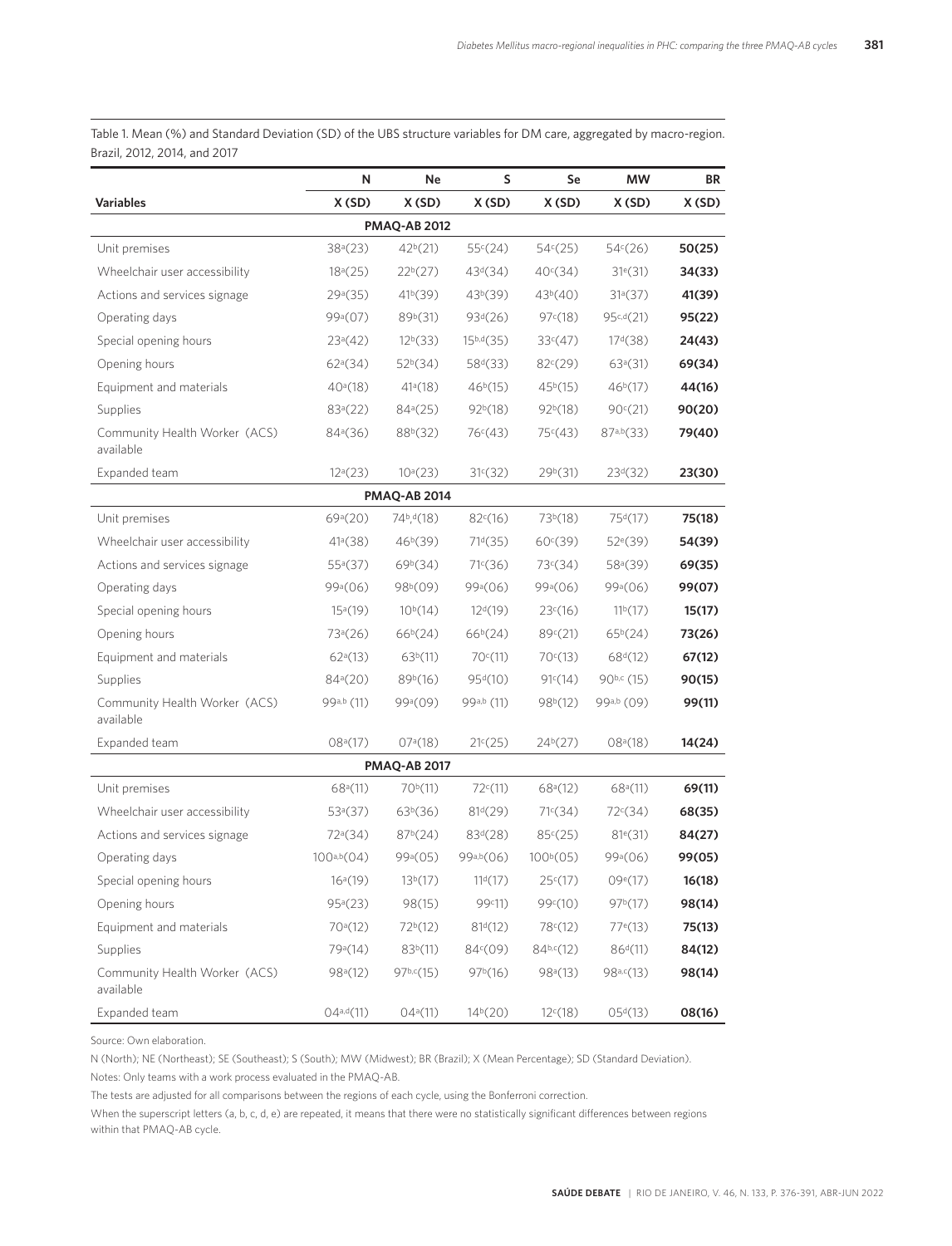In the first cycle of the PMAQ-AB, only a third (34%) of the UBS had an adequate structure for wheelchair user accessibility. However, this item showed better means in the two following cycles, reaching 68% adequacy of Brazilian UBS in the third cycle (*table 1*). When analyzed by macro-regions, the lowest percentages appear in the North (18%, 41%, and 53%) and the Northeast in the three cycles (22%, 46%, and 63%), respectively; while the South region had the highest percentages (43%; 71%, and 81%) (*table 1*).

The items with the lowest mean percentages in all PMAQ-AB cycles in Brazil were the offer of special hours, with statistically significant differences between all macroregions, especially in the third cycle (SE, 25%; N, 16%; NE, 13%; S, 11% and MW, 9%), and an expanded team, which found, in the third cycle, similar means for the N and NE regions (4%), and statistically different for the MW regions (5%), SE (12%), and S (14%) (*table 1*).

In the three PMAQ-AB cycles, the highest offer of UBS with eight operational hours per day was found in the Southeast region (82%, 89%, and 99%), similar only to the South region in the third cycle. Meanwhile, in the second cycle, the Northeast region had the lowest means (52%,

66%, and 98%), like the South and MW regions. Regarding supplies for the care of patients with DM, the S and SE regions stood out positively in the first cycle (92%), the South in the second cycle (95%), and the Midwest, with only 86% of adequacy, in the third cycle. The North region had the worst means (83%, 84%, and 79%) for this variable (*table 1*).

We observed an increase in the mean percentage over the three cycles (44%, 67%, and 75%) in the variable equipment and materials for the care of people with DM. However, the North (70%) and Northeast (72%) regions did not reach the national mean in the last cycle. The variable availability of Community Health Workers (ACS) showed high percentages in all macro-regions in the three cycles of the PMAQ-AB (*table 1*).

*Figure 1* presents the spatial distribution of the UBS structure variables in the three cycles. Only the days of operation variable remained adequate for all cycles in all regions. On the other hand, the variables special hours and extended staff remained inadequate for all regions in all cycles. We should mention the improvement in the classification of the wheelchair user accessibility, signage of actions and services, and opening hours variables during the three cycles.



**SAÚDE DEBATE** | RIO DE JANEIRO, V. 46, N. 133, P. 376-391, Abr-jun 2022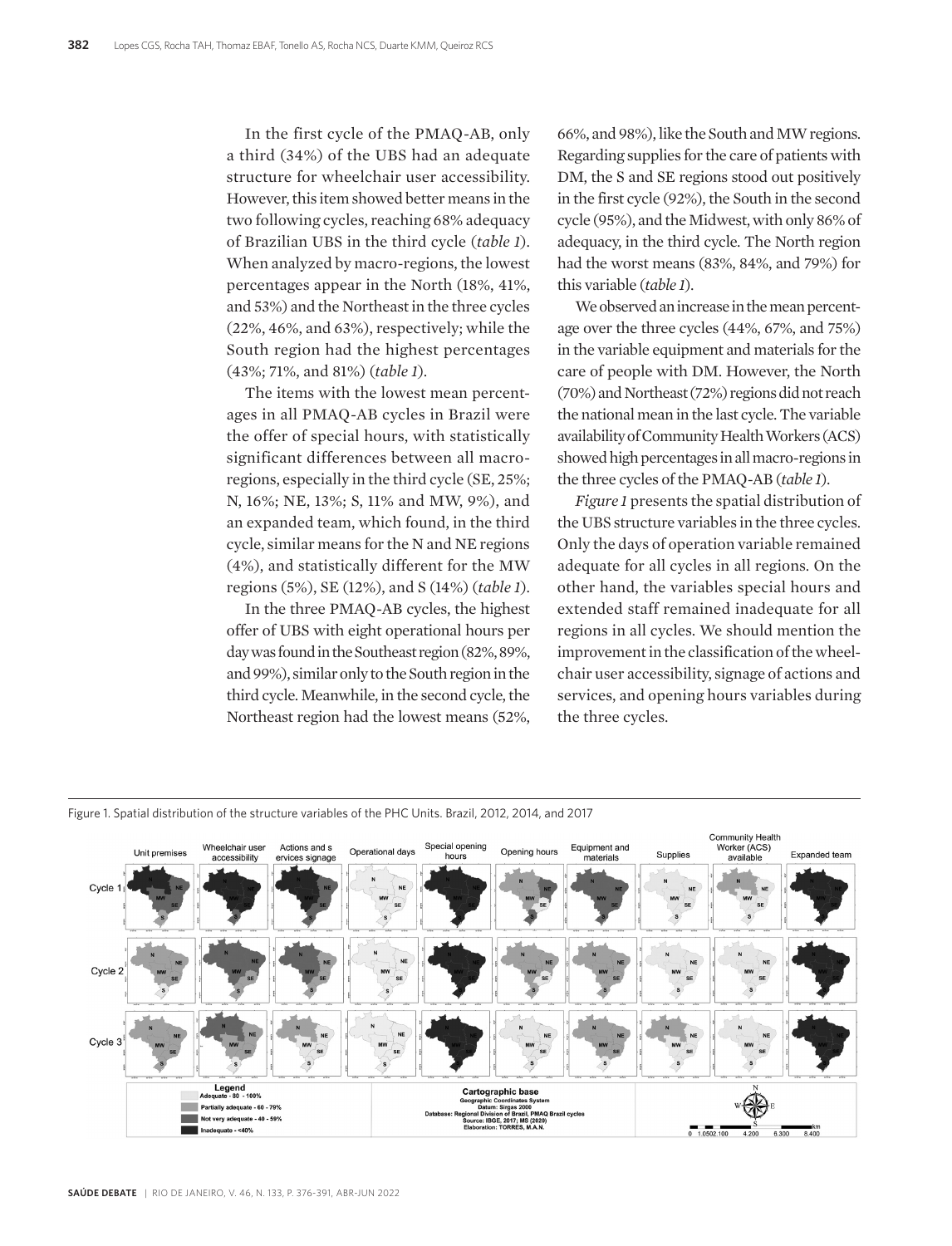The work process variables evaluated are shown in *table 2*. The team planning and offer and resolution of actions indicators barely varied in mean percentages between regions in the three cycles. Specialized agenda and continuing education indicators stood out, with percentages below 60% in all regions throughout the cycles.

Table 2. Mean (%) and Standard Deviation (SD) of eAB work process variables for DM care, aggregated by macro-region. Brazil, 2012, 2014, and 2017

|                                 | N                    | <b>Ne</b>              | S                      | Se                   | <b>MW</b>              | <b>BR</b> |  |  |
|---------------------------------|----------------------|------------------------|------------------------|----------------------|------------------------|-----------|--|--|
| <b>Variables</b>                | X(SD)                | X(SD)                  | X(SD)                  | X(SD)                | X(SD)                  | X(SD)     |  |  |
| <b>PMAQ-AB 2012</b>             |                      |                        |                        |                      |                        |           |  |  |
| Team planning                   | 85 <sup>a</sup> (20) | 87 <sup>a</sup> (19)   | 87 <sup>a</sup> (19)   | 87 <sup>a</sup> (19) | 87 <sup>a</sup> (19)   | 87(19)    |  |  |
| Institutional support           | 64a(22)              | 65 <sup>a</sup> (22)   | 63 <sup>a</sup> (22)   | 64 <sup>a</sup> (22) | 63 <sup>a</sup> (22)   | 64(22)    |  |  |
| Matrix support                  | 60 <sup>a</sup> (28) | 59 <sup>a</sup> (28)   | 58a,b(29)              | 56 <sup>b</sup> (29) | 60 <sup>a</sup> (27)   | 58(29)    |  |  |
| Organization of medical records | 88 <sup>a</sup> (32) | 82b(37)                | 79 <sup>c</sup> (40)   | 81b,c(39)            | 73 <sup>d</sup> (43)   | 81(39)    |  |  |
| Urgent care                     | 75a,b (32)           | 73 <sup>a</sup> (33)   | 75a,b (32)             | 76 <sup>b</sup> (31) | 77b,c (31)             | 75(32)    |  |  |
| Specialized agenda              | 42 <sup>a</sup> (19) | 42 <sup>a</sup> (19)   | 38c(19)                | 40 <sup>b</sup> (19) | 41a,b(18)              | 41(19)    |  |  |
| Offer and resolution of actions | 62 <sup>a</sup> (37) | 62 <sup>a</sup> (37)   | 62 <sup>a</sup> (36)   | 63 <sup>a</sup> (38) | 65 <sup>a</sup> (36)   | 62(37)    |  |  |
| Care to people with DM          | 67 <sup>a</sup> (23) | 66a,b (23)             | 65 <sup>b</sup> (23)   | 65a,b (23)           | 67a,b(22)              | 66(23)    |  |  |
| Educational actions             | 76 <sup>a</sup> (28) | 74a,b(28)              | 73 <sup>b</sup> (29)   | 74a,b(28)            | 72b,c (30)             | 74(29)    |  |  |
| Continuing education            | 36a,c,e(22)          | 37a,b(21)              | 34c,d(22)              | 35c,e(22)            | 37b,e (22)             | 35(22)    |  |  |
|                                 |                      | <b>PMAQ-AB 2014</b>    |                        |                      |                        |           |  |  |
| Team planning                   | 89 <sup>a</sup> (17) | 89 <sup>a</sup> (17)   | 89a,b(16)              | 89a,b(17)            | 91 <sup>b</sup> (15)   | 89(17)    |  |  |
| Institutional support           | 85 <sup>a</sup> (28) | 88 <sup>b</sup> (26)   | 89b(25)                | 88 <sup>b</sup> (26) | 89b(25)                | 88(26)    |  |  |
| Matrix support                  | 66a(31)              | 72b,c(26)              | 73c(26)                | 72 <sup>b</sup> (27) | 73b,c(26)              | 72(27)    |  |  |
| Organization of medical records | 81 <sup>°</sup> (38) | 83 <sup>a</sup> (37)   | 86b,c (35)             | 84a,b (37)           | 87c(34)                | 84(37)    |  |  |
| Urgent care                     | 85 <sup>a</sup> (27) | 92 <sup>b</sup> (20)   | 91 <sup>b,c</sup> (22) | $90^{\circ}(22)$     | 89c(23)                | 90(22)    |  |  |
| Specialized agenda              | 31 <sup>a</sup> (16) | 32 <sup>a,b</sup> (16) | 34c(17)                | 33b,c,d (17)         | 32 <sup>a,d</sup> (16) | 33(16)    |  |  |
| Offer and resolution of actions | 63 <sup>a</sup> (22) | 66 <sup>b</sup> (22)   | 64 <sup>a</sup> (22)   | 64 <sup>a</sup> (21) | 61c(21)                | 64(22)    |  |  |
| Care to people with DM          | 74 <sup>a</sup> (24) | 75 <sup>a</sup> (25)   | 75 <sup>a</sup> (24)   | 75 <sup>a</sup> (25) | 75 <sup>a</sup> (23)   | 75(25)    |  |  |
| Educational actions             | 69a,b(30)            | 70 <sup>a</sup> (31)   | 71 <sup>a</sup> (30)   | 71 <sup>a</sup> (31) | 67 <sup>b</sup> (32)   | 7031)     |  |  |
| Continuing education            | 40a,d (19)           | 42b,c (18)             | 43c(18)                | 41a,b (18)           | 40 <sup>d</sup> (18)   | 42(18)    |  |  |
|                                 |                      | <b>PMAQ-AB 2017</b>    |                        |                      |                        |           |  |  |
| Team planning                   | 91 <sup>a</sup> (15) | 90 <sup>a</sup> (16)   | 89 <sup>b</sup> (17)   | 91 <sup>a</sup> (15) | 91 <sup>a</sup> (15)   | 90(16)    |  |  |
| Institutional support           | 93 <sup>a</sup> (21) | 91 <sub>b,c</sub> (23) | 90 (24)                | 92a,b (22)           | 91a,b,c(23)            | 91(23)    |  |  |
| Matrix support                  | 72 <sup>a</sup> (23) | 70b,c (24)             | 69c(25)                | 71a,b (24)           | 69b,c (24)             | 70(24)    |  |  |
| Organization of medical records | 71a,b (19)           | 70 <sup>a</sup> (20)   | 70 <sup>a,b</sup> (21) | 71a,b (20)           | 72 <sup>b</sup> (20)   | 70(20)    |  |  |
| Urgent care                     | 94 <sup>a</sup> (18) | 93b(21)                | 92c(22)                | 93a,b (19)           | 94a,b(19)              | 93(20)    |  |  |
| Specialized agenda              | 41a(21)              | 42a(21)                | 41 <sup>a</sup> (21)   | 41 <sup>a</sup> (21) | 42 <sup>a</sup> (20)   | 41(21)    |  |  |
| Offer and resolution of actions | 77 <sup>a</sup> (19) | 75 <sup>b</sup> (21)   | 73c(21)                | 75a,b (20)           | 75a,b(20)              | 75(20)    |  |  |
| Care to people with DM          | 80 <sup>a</sup> (20) | 78 <sup>b</sup> (22)   | 77c(23)                | 78 <sup>b</sup> (21) | 78 <sup>b</sup> (22)   | 78(22)    |  |  |
| <b>Educational actions</b>      | 96 <sup>a</sup> (15) | 95b(19)                | 95 <sup>b</sup> (20)   | 96 <sup>a</sup> (17) | 96a,b(17)              | 95(18)    |  |  |
| Continuing education            | 59 <sup>a</sup> (20) | 58a,b(21)              | 58 <sup>b</sup> (21)   | 59a,b (20)           | 59a,b (21)             | 58(20)    |  |  |

Source: Own elaboration.

N (North); NE (Northeast); SE (Southeast); S (South); MW (Midwest); BR (Brazil); X (Mean); SD (Standard Deviation).

Notes: Only teams with a work process evaluated in the PMAQ-AB.

The tests are adjusted for all comparisons between the regions of each cycle, using the Bonferroni correction.

When the superscript letters (a, b, c, d, e) are repeated, it means that there were no statistically significant differences between regions within that PMAQ-AB cycle.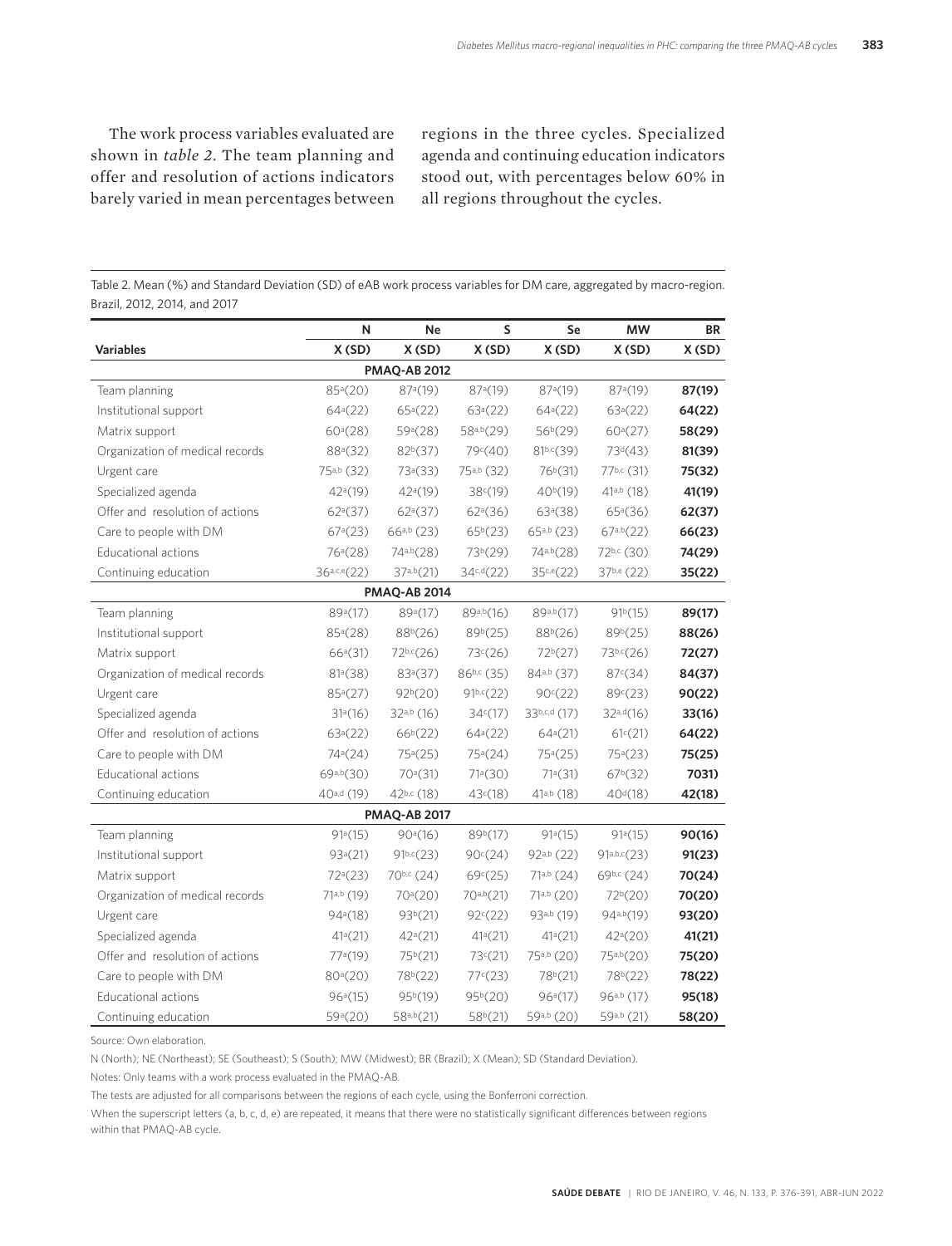The planning and institutional support variables behaved very similarly in all Brazilian macro-regions, with no statistically significant differences in the three PMAQ-AB cycles (*table 2*), which can also be observed regarding the specialized agenda in the third cycle, offer and resolution of actions in the first cycle, and care to people with DM in the first and second cycles.

Regarding the educational actions' indicator, the North, Northeast, and Southeast regions had the highest percentage values (76%, 74%, and 74%, respectively) in the first cycle, with no statistical differences between them. Similar values were observed among all regions in the third cycle, ranging from 95% to 96% (*table 2*).

This research showed that the team planning variable had the best performance in all regions in the three PMAQ-AB cycles, reaching the appropriate level. Institutional support and urgent care improved from being partially adequate in the first cycle throughout the country to adequate in the second cycle. They remained that way in the third cycle. Educational actions also evolved nationwide, reaching the appropriate level in the third cycle (*figure 2*).





The matrix support variable evolved from not very adequate or inadequate in the first cycle to partially adequate in the third cycle. The same did not happen with the continuing education and specialized agenda variables, which remained not very adequate in the third cycle (*figure 2*). It is also noteworthy that the variable organization of medical records was the only one that deteriorated over the three cycles, before, with the availability of 80%- 100%, and then, in 2017, declining to 60%-79% of the items, in all regions (*figure 2*).

#### **Discussion**

The findings showed that the UBS structure indicators for the care of people with DM were heterogeneous throughout Brazilian macro-regions. The structure variables were more often inadequate or not very adequate, especially in the first cycle of the PMAQ-AB, compared to the work process. The 'special hours' and 'specialized team' variables remained inadequate throughout the three cycles across the national territory. In contrast,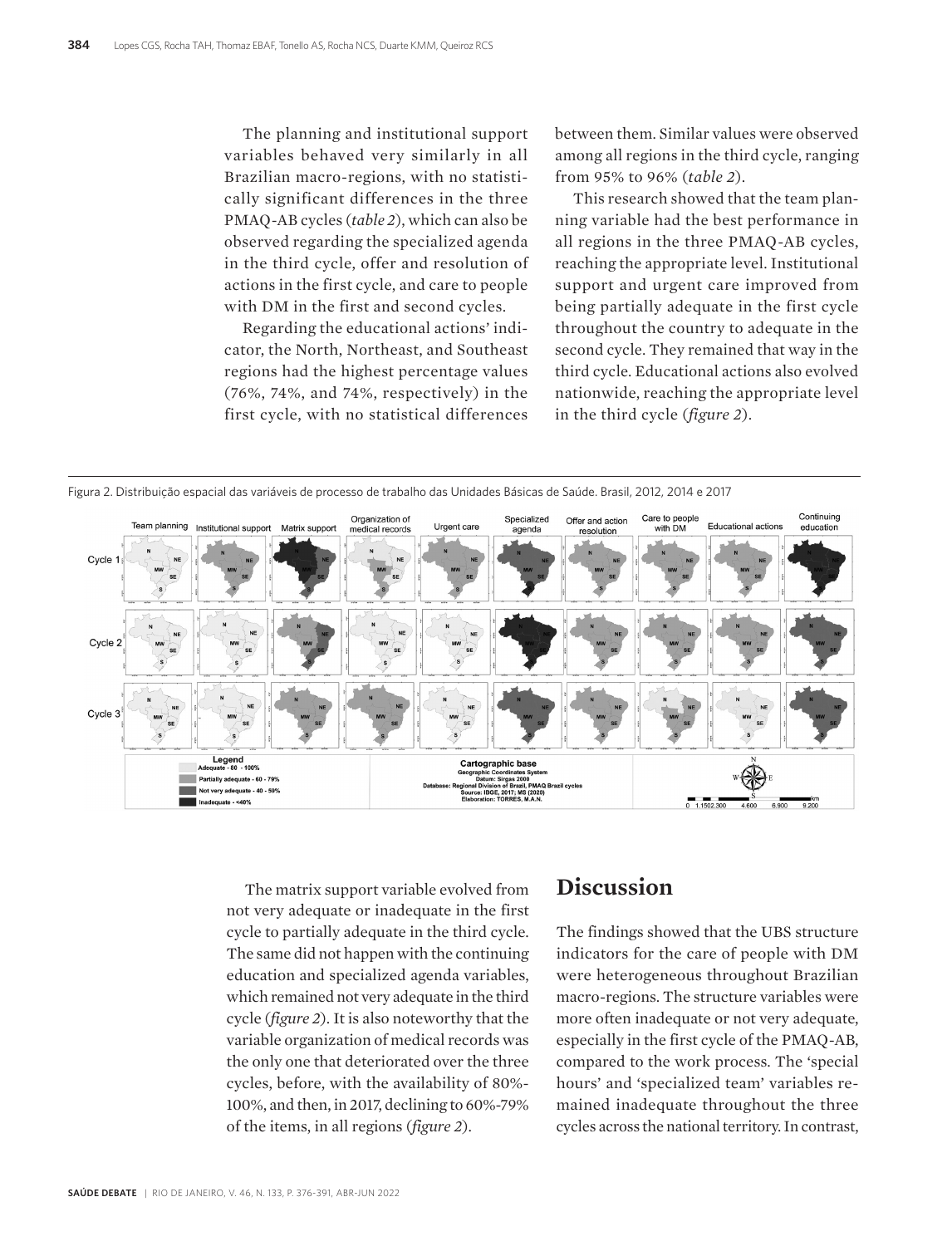the 'operational days' variable performed the best and remained adequate in all periods and regions. The 'opening hours' variable showed the most significant divergence in the first cycle of the PMAQ-AB, with statistically significant differences, but achieved adequacy in all regions in the third cycle.

Most of the variables related to the work process of the teams for the care of people with DM had mean percentages above 60%, mainly in the third cycle, with few differences between regions. Only 'matrix support', 'specialized agenda', and 'continuing education' showed inadequate or not very inadequate results over the cycles. It is also worth mentioning higher percentages of adequacy for the care of people with DM in the South or Southeast regions and lower in the North or Northeast regions.

These findings show that incorporating normative recommendations**1,17**, whether associated with an inadequate structure or not, remains distant in the work of eABs. Similar findings were also found in a study with data from the PMAQ-AB between 2012 and 2018, which evaluated childcare structure and work process, indicating higher rates of adequacy to the work process and more significant structural deficiencies, with heterogeneity between regions**18**.

The strengths of the research included the large sample size, with great statistical power, since, at each cycle, there was greater adherence of eABs to the evaluation process and, consequently, a more significant number of UBS evaluated. It is also an ecological study involving the entire Brazilian territory, which allowed comparing structural conditions and the work process of UBS between Brazilian macro-regions and at different stages of Brazilian health conditions.

The study's limitations include the use of secondary data with possibly inadequate data recording in the several databases (measurement bias), changes in the wording of questions in the instruments throughout

the three PMAQ-AB cycles, team induction, and overestimated results since adherence to the PMAQ-AB was voluntary and may have been influenced by the selective adherence of better-organized health teams and units. Another limitation was the use of only structure and work process indicators without analyzing the result indicators, which reflect the evaluation of the care provided by PHC to users.

Evaluating the services becomes essential since the DM requires an organization of public policies that act effectively in the care of patients and their families and facilitate access to health services. Thus, the quality must be assessed with structure, process, and result indicators**19**, which is in line with the prerogatives of the PMAQ-AB. This program is one of the Federal Government's strategies for improving service to PHC users and an important management tool.

The most significant barriers for people with DM to accessing care are in the North and Northeast regions, as was observed for most structural indicators, except for the indicator 'operational days'. The study that aimed to analyze how socioeconomic transformations of offer and complexity of health services are expressed in the regions also highlighted the North and Northeast regions as the most affected, both due to huge inequalities in living conditions and the offer of health services**3**.

The UBS premises were 50% and 75% adequate in the first two cycles. In the same period, a study showed an increase in the proportion of UBS with adequate materials (3.9% to 7.8%) and physical structure (15.3% to 23.3%) for the care of people with diabetes; however, it was still insufficient**10**.

In general, the structure of the UBS and the work process are adequate in cities with large populations and more significant investments, resulting in a greater capacity for maintenance and sustainability**20**. We are discussing here the need to analyze better the distribution of the set of public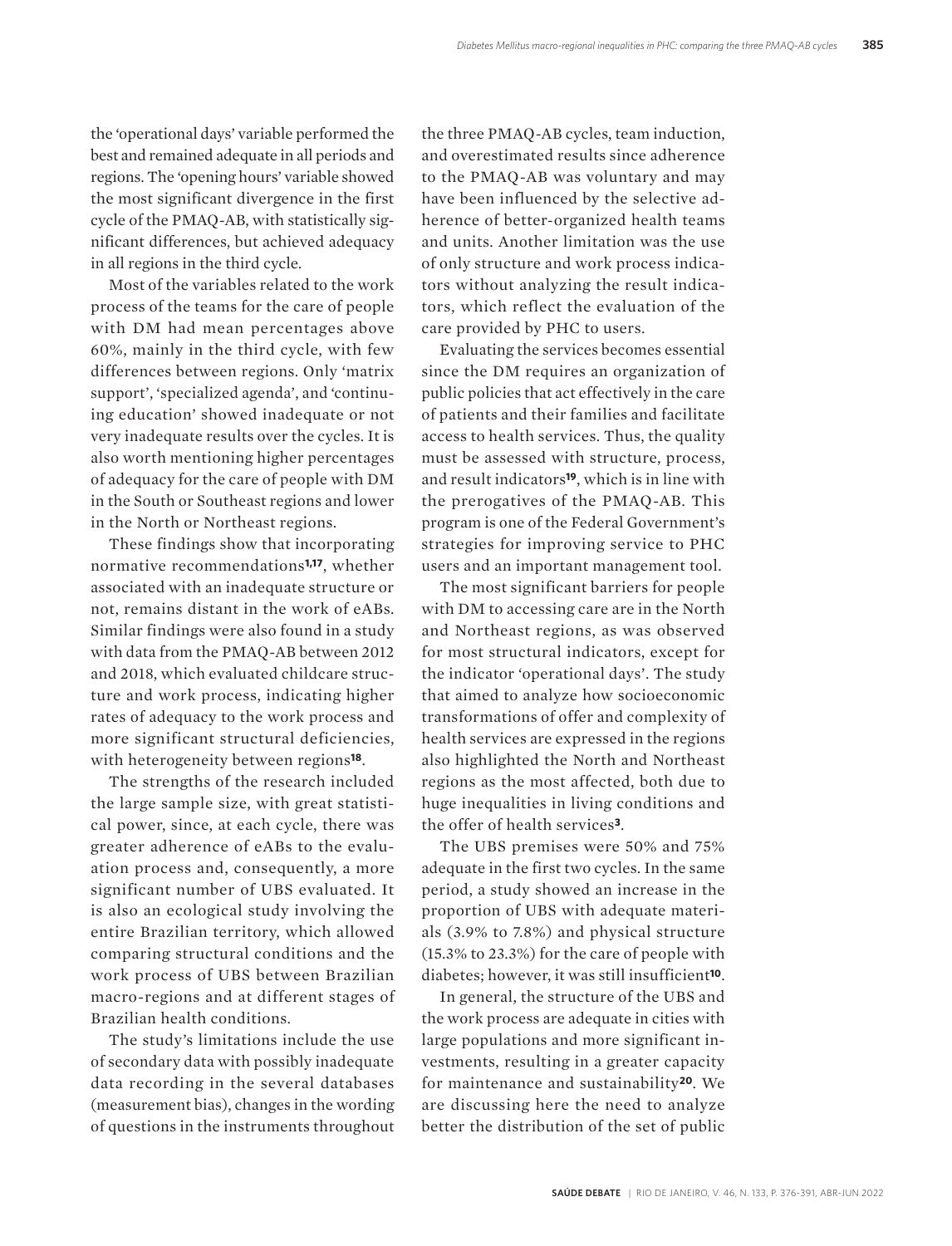resources invested in the SUS since the different states and municipalities have very distinct income levels and present quite different values in the per capita investments with their resources, which ends up influencing the distribution of federal transfers for health among the different Brazilian macro-regions**21**.

According to reports from the Institute of Applied Economic Research, in 2014, funds from transfers to PHC, whose North and Northeast regions account for 36.3% of the Brazilian population and received, in 2014, almost 46% of the transfers from MS to this block**21**. Despite this, the North region had the lowest mean percentages of supplies in all cycles, while the South and Southeast regions had the highest percentages. A similar result showed that only 9.4% of the UBS had an adequate structure for DM, with higher proportions also in the Southeast region (15.9%)**10**. In this analysis, the authors considered the following essential supplies in the care of people with DM: 150 kg scale; sphygmomanometer; adult stethoscope; measuring tape; glucometer; monofilament kit, ophthalmoscope, and capillary blood glucose strips.

On the other hand, in this study, adequacy percentages were higher than in the study by Neves et al.**10**. This difference can be attributed to the different composition of the 'supplies' indicator since the 150 kg anthropometric scale, sphygmomanometer, adult stethoscope, glucometer, monofilament kit, and ophthalmoscope were part of the 'equipment and materials' indicator, which showed lower percentages of adequacy than supplies.

Therefore, the availability of these supplies affects the care of people with DM. They help health professionals in physical examination, laboratory evaluation, and stratification of the patient's cardiovascular risk through anthropometric measurements, blood pressure measurement, and foot and eye fundus examinations**17**. Another finding related to the care of patients with DM was found in a study by Muzy et al.**22**, according to which the incipient eye fundus examination had the lowest rates for the North region, which explains the high rates of retinopathy diabetes and blindness in Brazil.

A study carried out with data from the first cycle of the PMAQ-AB, also to analyze the structure of Brazilian UBS, showed the worst mean score (0.524) regarding the subdimension 'facilities and supplies', and the best score for 'working shifts', with 0.865**22**, using factor analysis and a standardized score calculated, with '1' as the best score. The best scores were also in the regions of more significant socioeconomic development (Southeast and South), especially the South region (9.3%). The Northeast region had the highest number of UBS (14,638) classified as regular (55.7 %) and only 2.8% fit the reference classification**22**.

Wheelchair user accessibility showed low proportions in the three cycles of the PMAQ-AB, a situation of concern since the DM can lead to limb amputations and even blindness, which requires adapted spaces for them within the UBS, such as, for example, adapted bathrooms, grab bars, handrails, ramps, door widths, signs, and non-slip flooring**23**. The higher proportions in the three cycles in the South region can be explained by the Porto Alegre Accessibility Master Plan, which established general norms and fundamental criteria to promote accessibility for people with disabilities or reduced mobility in 2011**24**.

In 2012, although the 'Visual Identity Manual'**25** was launched with applications in the SUS network, greater effectiveness was not observed for signage, especially in the North region. A study conducted in Paraná found that signage at the UBS to guide patients was insufficient, requiring more significant investments in hard technology: signs, posters, panels, newsletters, and the like, since they favor accessibility, especially with a language accessible to users**26**.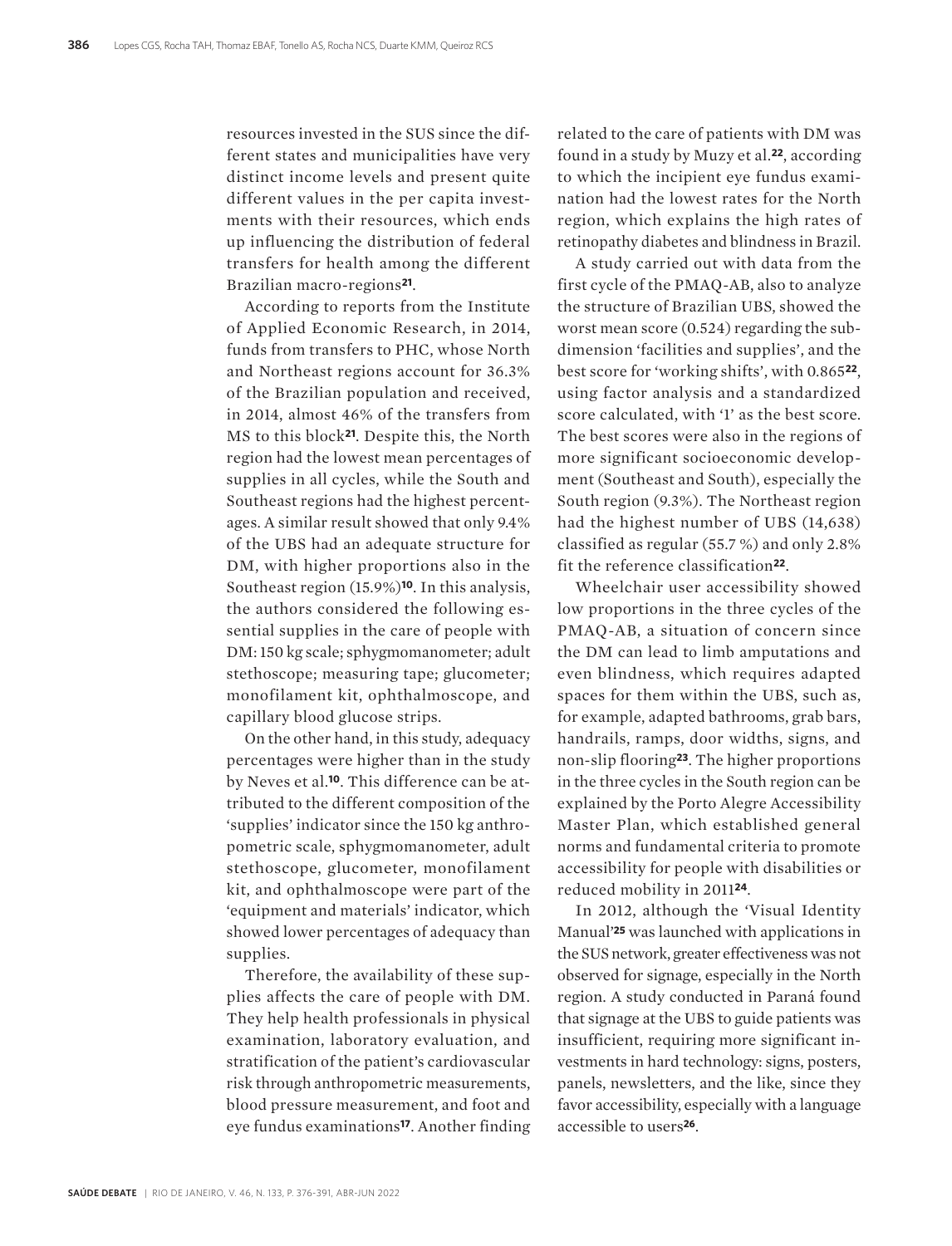The high proportions of operational days were per the current National Primary Care Policy (PNAB), which recommends the UBS to operate with a minimum workload of 40 hours/week, at least five days a week**27**. A study using data from the second cycle of the PMAQ-AB found that 84.2% of professionals refer to care for five days or more a week, indicating that these UBS can be considered the most accessible, and 84.9% of respondents interviewed stated that these hours meet their health needs**28**.

The Southeast and North regions had higher care percentages at special hours; however, they were still low in all cycles. A study that evaluated PHC from users' perspective revealed that they would like hours that facilitate their service, such as at night, on Saturdays, or weekends, mainly because they are part of the working-class population with the highest prevalence of DM**29**. In 2019, the Ministry of Health launched the 'Saúde na Hora' (Health on the spot) program throughout the Brazilian territory to support the implementation of extended opening hours at the UBS, making funding available to municipalities and the Federal District to offer health actions in more flexible hours for the population**30**.

The availability of at least one ACS in the UBS had high mean percentages in all regions (with values above 97%) in the last two cycles. ACS availability in the teams is essential for the continued care of users diagnosed with DM. They carry out home visits and inform users about the dates and times of appointments and scheduled tests, among other tasks. Also, under specific training from a professional with Health Higher Education and adequate equipment, they can measure blood pressure and capillary glycemia, perform clean dressing techniques, and refer the patient to the reference health unit whenever necessary**31**.

Thus, the Community Health Workers Strategy (EACS) and the Family Health Strategy were predominant in the

organization of health care, justifying the high percentages of ACS in all regions, especially in the North and Northeast regions, where the inclusion of ACS in health promotion and disease prevention practices were developed at home and local levels, given the vulnerability and risks of this population**32**.

Despite the relevance of ACS activities, with the changes established in the PNAB, this professional was considered expendable in the composition of the teams due to the non-compulsory coverage with ACS for 100% of the population, restricted to wide territorial dispersion, risk-prone, and socially vulnerable areas, with a maximum of 750 people per ACS, also considering epidemiological and socioeconomic criteria**31**.

The planning of activities showed satisfactory results in all regions and the three PMAQ-AB cycles, corroborating a study carried out in 2012, whose findings revealed that most of the teams evaluated in all regions of the country declared planning activities, highlighting the municipalities with more than 100,000 inhabitants, with 88.3% in the Midwest region and 95.8% in the South region**33**. Thus, planning care for people with DM must include the programming of specific activities and their resolution vis-à-vis the health of these people and the impact of the planned actions on the health indicators of the population**34**.

Municipal management is responsible for actions aimed at controlling DM in PHC. Thus, the structural and organizational aspects necessary for UBS operationality and the assurance of adequate conditions for the provision of actions by health professionals should be a priority for DM prevention and control and reducing morbimortality and the costs associated with the disease**35**.

The Institutional Support (IS) and Matrix Support (MS) proposal is based on continuing education and contributes to the exchange of knowledge and shared care between the different professionals of the eABs and experts, expanding people's access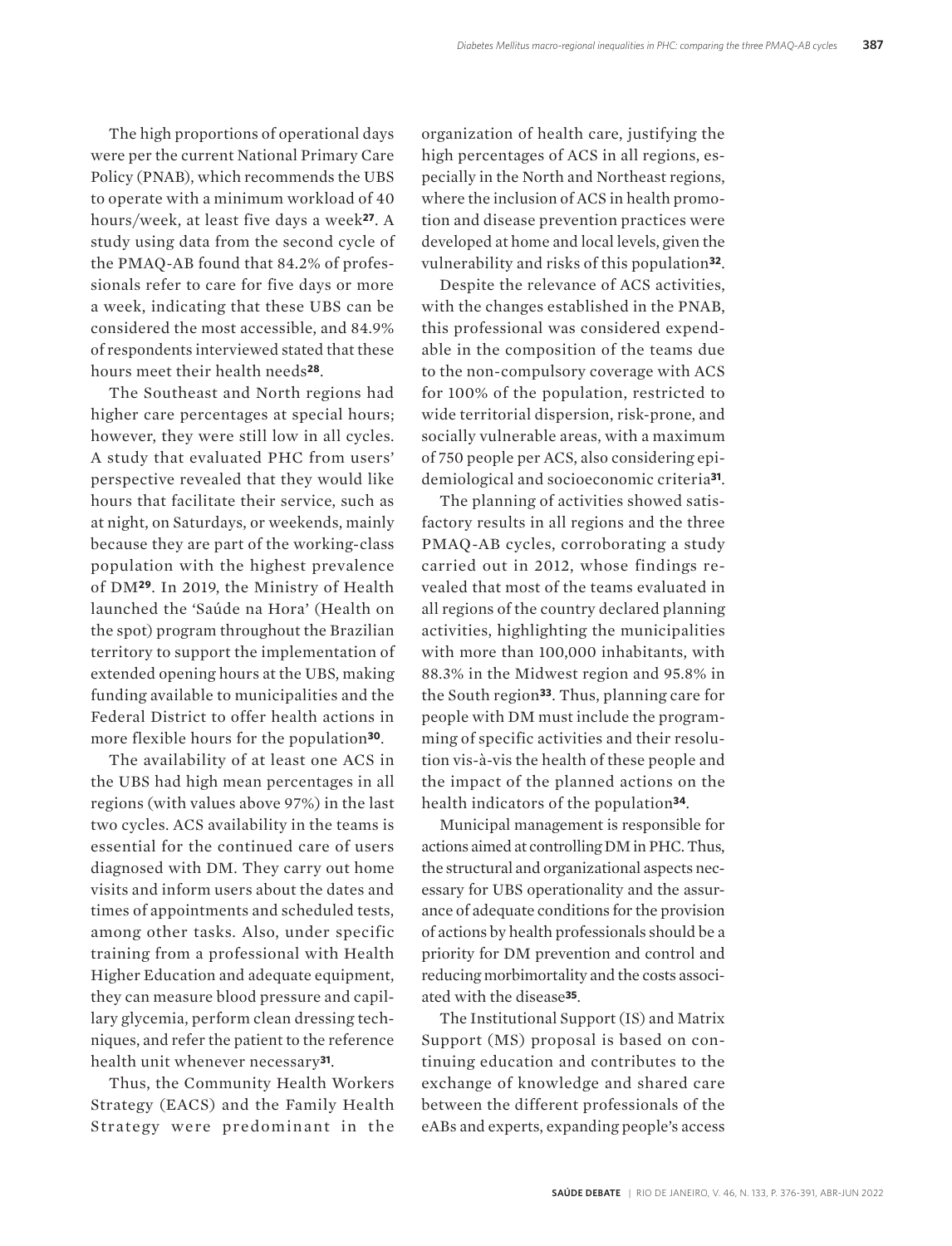to health care**20**. Thus, they are fundamental strategies in caring for patients with DM, especially in the therapeutic process.

In this study, we observed that the percentages of IS and MS were extremely low, differing from a study also using data from the first cycle, in which information related to Brazilian teams that received some IS activity was analyzed, corresponding to 14,306 teams (84%), and MS activity, corresponding to 14,489 teams (85%)**36**. In the second cycle, the North region received the least support, possibly because it is a region with great distances, difficult access to the several municipalities, a low Human Development Index (HDI), and an insufficient number of professionals, structure, and resources**37**.

Problems related to the 'organization of medical records' were evident, especially in the third cycle, corroborating a study carried out in the Northeast region, showing that accumulation of medical records, loss, single medical records per patient, and difficulties for conservation may be associated with significant growth in the number of users served at UBS**38**.

The 'urgent care' had percentages above 90% for all regions in the third cycle, suggesting adherence and consonance with the National Urgent Care Policy (PNAU), which highlights the first urgent and emergency care as one of PHC's objectives in an appropriate environment until transfer to other points of care when necessary**39**.

Low percentages of 'specialized agenda' and 'offer and resolution of actions' were observed in the UBS in the three cycles and in all regions. In this sense, the user diagnosed with DM should be referred to different specialties when the professional deems it necessary due to the risk of developing chronic complications**40**.

The variable 'care to people with DM' had better percentages in the last cycle, revealing improved registration and linkage of users to the UBS. Moreover, we highlight the 2011-2022 Strategic Action Plan for Coping with Chronic Non-Communicable Diseases (NCDs) in Brazil, which may have improved the work process for users with DM for NCD prevention and control**41**.

In general, we observed an outlook of favorable advances in the care of people with DM during the three cycles of the PMAQ-AB. It is worth asking what the coming years will be like in the face of cost containment imposed by Constitutional Amendment No. 95**12**, which may reduce access to health goods and services by the most impoverished populations and increase the regional disparities evidenced in this study.

# **Conclusions**

The study showed differences in the structure and work process for the care of DM in PHC among the Brazilian macro-regions and that inequalities were persistently unfavorable in the North and Northeast macro-regions despite advances over the three PMAQ-AB cycles.

# **Collaborators**

Lopes CGS (0000-0002-5561-8997)\* contributed to drafting the paper, study design, and data analysis. Queiroz RCS (0000-0003-4019- 2011)\*, Rocha NCS (0000-0002-0809-2152)\*, Rocha TAH (0000-0002-6262-3276)\* and Thomaz EBAF (0000-0003-4156-4067)\* contributed to the study planning and design, data acquisition and final approval of the published version. Tonello AS (0000-0002-8402-9112)\* and Duarte KMM (0000-0002-2539-1189)\* contributed to the critical review of the important intellectual content and the final approval of the published version.  $\blacksquare$ 

\*Orcid (Open Researcher and Contributor ID).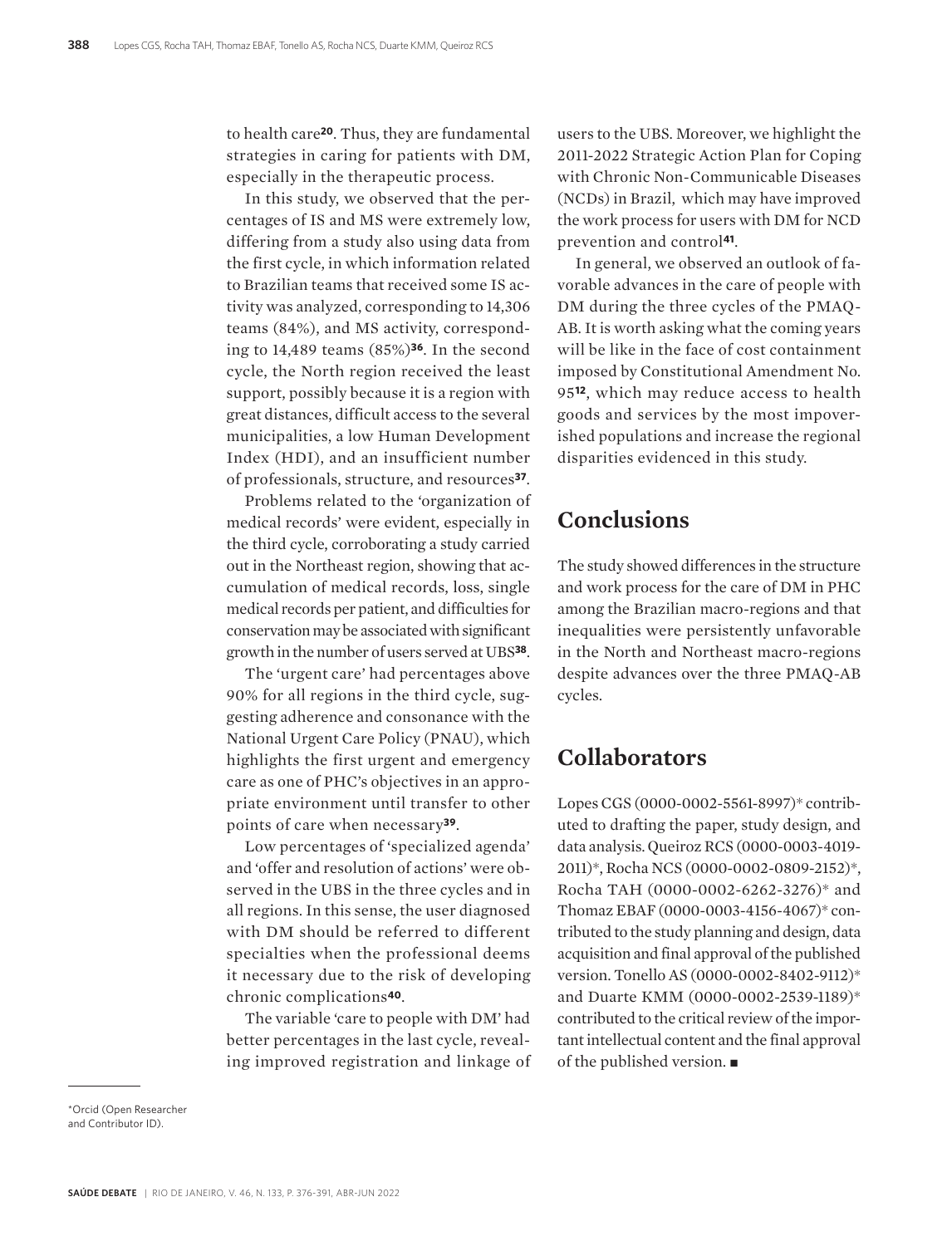#### **References**

- 1. Sociedade Brasileira de Diabetes. Diretrizes da Sociedade Brasileira de Diabetes 2017-2018. São Paulo: Editora Clannad; 2017.
- 2. Arruda GO, Schmidt DB, Marcon SS. Internações por diabetes mellitus e a Estratégia Saúde da Família, Paraná, Brasil, 2000 a 2012. Ciênc. Saúde Colet. 2018;  $23(2):543-55.$
- 3. Albuquerque MV, Viana ALD, Lima LD, et al. Desigualdades regionais na saúde: mudanças observadas no Brasil de 2000 a 2016. Ciênc. Saúde Colet. 2017 [acesso em 2020 jul 27]; 22(4):1055-1064. Disponível em: http://www.scielo.br/scielo.php?script=sci\_ arttext&pid=S1413-81232017002401055&lng=en.
- 4. Bousquat A, Giovanella L, Campos EMS, et al. Primary health care and the coordination of care in health regions: Managers' and users' perspective. Ciênc. Saúde Colet. 2017; 22(4):1141-54.
- 5. Brasil. Ministério da Saúde, Departamento de Atenção Básica, Secretaria de Atenção à Saúde. Programa de Melhoria do Acesso e da Qualidade – PMAQ. Brasília, DF: MS; 2015.
- 6. Barcelos MRB, Lima RCD, Tomasi E, et al. Qualidade do rastreamento do câncer de colo uterino no Brasil: avaliação externa do PMAQ. Rev. Saúde Pública. 2017; (51):1-13.
- 7. Tomasi E, Fernandes PAA, Fischer T, et al. Qualidade da atenção pré-natal na rede básica de saúde do Brasil: Indicadores e desigualdades sociais. Cad. Saúde Pública. 2017. [acesso em 2020 nov 20]; 33(3):1-11. Disponível em: https://www.scielo.br/scielo.php?script=sci\_ arttext&pid=S0102-311X2017000305001&lng=es&n rm=iso&tlng=pt.
- 8. Garnelo L, Lucas ACS, Parente RCP, et al. Organização do cuidado às condições crônicas por equipes de Saúde da Família na Amazônia. Saúde debate. 2014; 38(esp):158-72.
- 9. Neves RG, Duro SMS, Muñiz J, et al. Estrutura das uni-

dades básicas de saúde para atenção às pessoas com diabetes: Ciclos I e II do programa nacional de melhoria do acesso e da qualidade. Cad. Saúde Pública. 2018 [acesso em 2020 set 20]; 34(4):e00072317. Disponível em: http://www.scielo.br/scielo.php?script=sci\_ arttext&pid=S0102-311X2018000405003&lng=pt.

- 10. Tomasi E, Cesar MADC, Neves RG, et al. Diabetes care in Brazil program to improve primary care access and quality-PMAQ. J. ambul. care manage. 2017; 40(2):S12-23.
- 11. Brasil. Ministério da Saúde. Portaria nº 2.979, de 12 de novembro de 2019. Institui o Programa Previne Brasil, que estabelece novo modelo de financiamento de custeio da Atenção Primária à Saúde no âmbito do Sistema Único de Saúde, por meio da alteração da Portaria de Consolidação no 6/GM/MS, de 28 de setembro de 2017. Diário Oficial da União. 12 Nov 2019.
- 12. Brasil. Constituição, 1988. Emenda Constitucional nº 95, de 15 de dezembro de 2016. Altera o Ato das Disposições Constitucionais Transitórias, para instituir o Novo Regime Fiscal, e dá outras providências. Diário Oficial da União. 15 Nov 2016.
- 13. Garnelo L, Lima JG, Rocha ESC, et al. Acesso e cobertura da Atenção Primária à Saúde para populações rurais e urbanas na região norte do Brasil. Saúde debate. 2018 [acesso em 2021 jan. 21]; 42(esp1):81-99. Disponível em: https://www.scielo.br/scielo.php?script=sci\_ arttext&pid=S0103-11042018000500081&lng=en&n rm=iso&tlng=pt.
- 14. Brasil. Ministério da Saúde, Secretaria de Atenção à Saúde, Departamento de Atenção Básica. Programa Nacional de Melhoria do Acesso e da Qualidade da Atenção Básica (PMAQ): manual instrutivo. Brasília, DF: MS; 2012.
- 15. Rocha TAH. Gestão de recursos humanos e resultados em saúde: um estudo da atenção primária à saúde brasileira entre 2012-2014. [tese]. Belo Horizonte: Universidade Federal de Minas Gerais; 2019. 219 p.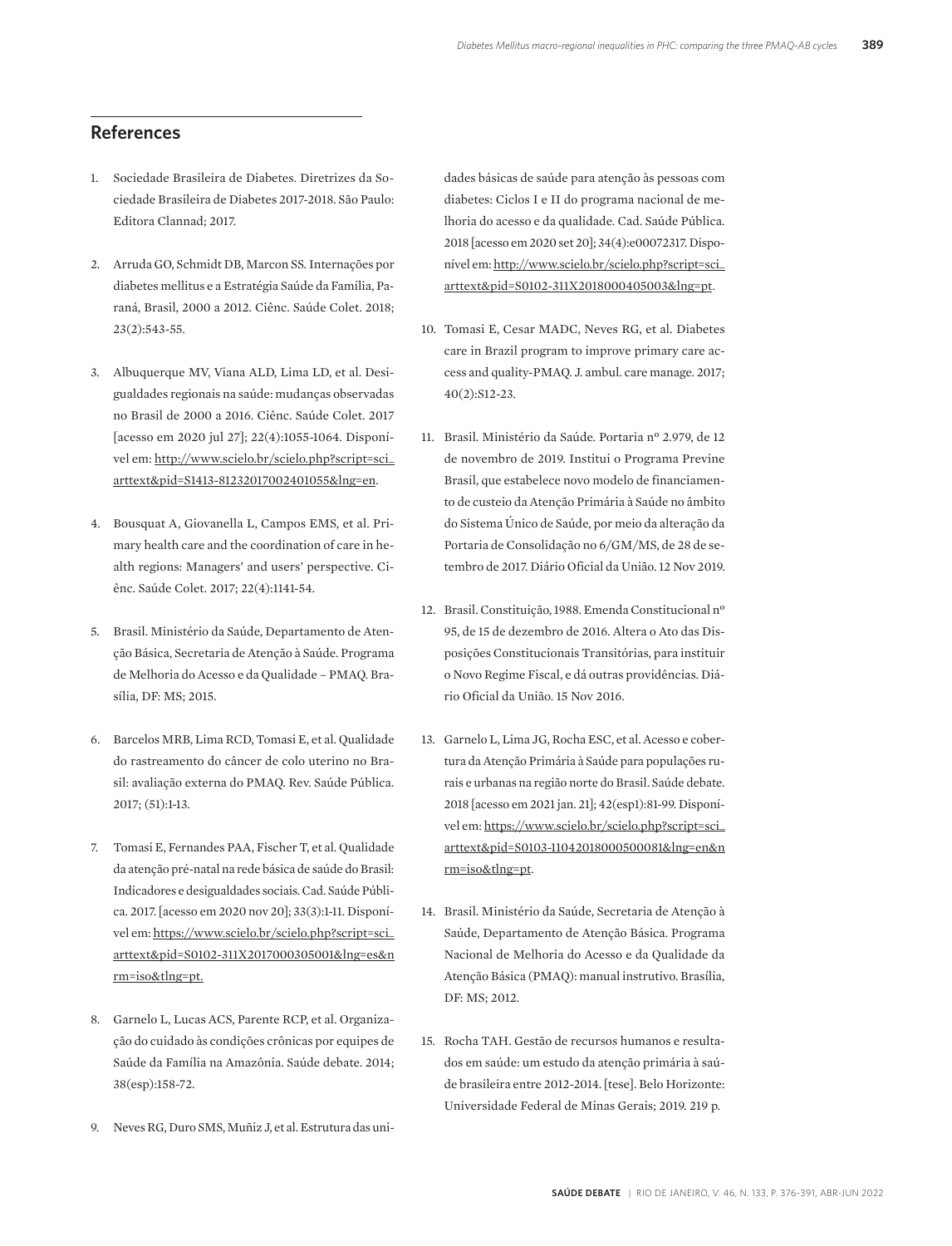- 16. Hartz ZMA. Avaliação em Saúde: dos modelos conceituais à prática na análise da implantação de programas. Rio de Janeiro: Fiocruz; 1997.
- 17. Brasil. Ministério da Saúde, Secretaria de Atenção à Saúde, Departamento de Atenção Básica. Estratégias para o cuidado da pessoa com doença crônica: diabetes mellitus. v. 36. Brasília, DF: MS; 2013.
- 18. Santos DMAD, Alves CMC, Rocha TAH, et al. Estrutura e processo de trabalho referente ao cuidado à criança na Atenção Primária à Saúde no Brasil: estudo ecológico com dados do Programa de Melhoria do Acesso e Qualidade da Atenção Básica 2012-2018. Epidemiol. Serv. Saúde. 2021; 30:(1).
- 19. Donabedian A. Basic approaches to assessment: structure, process and outcome. In: Explorations in Quality Assessment and Monitoring. Ann Arbor, Michigan: Health Adiministration Press. 1980; (I):77-125.
- 20. Machado PMDO, Lacerda JTD, Colussi CF, et al. Estrutura e processo de trabalho para as ações de alimentação e nutrição na Atenção Primária à Saúde no Brasil, 2014. Epidemiol. Serv. Saúde. 2021; 30(2): e2020635.
- 21. Piola SF. Transferências de Recursos Federais do Sistema Único de Saúde para Estados, Distrito Federal e Municípios: os desafios para a implementação dos critérios da Lei Complementar no 141/2012. Texto para Discussão. Brasília, DF: Ipea; 2017.
- 22. Muzy J, Campos MR, Emmerick I, et al. Prevalência de diabetes mellitus e suas complicações e caracterização das lacunas na atenção à saúde a partir da triangulação de pesquisas. Cad. Saúde Pública. 2021; 37(5):e00076120.
- 23. Bousquat A, Giovanella L, Fausto MCR, et al. Tipologia da estrutura das unidades básicas de saúde brasileiras: os 5 r. Cad. Saúde Pública. 2017; 33(8):1-15.
- 24. Brasil. Ministério da Saúde. Secretaria de Atenção à Saúde, Departamento de Atenção Básica. Manual de estrutura física das unidades básicas de saúde: saúde da família. 2. ed. Brasília, DF: MS, 2008.
- 25. Porto Alegre. Lei Complementar nº 678, de 22 de agosto de 2011. Institui o plano diretor de acessibilidade de Porto Alegre. Prefeitura municipal de Porto Alegre, 2011 ago 22; Seção 1:18.
- 26. Brasil. Ministério da Saúde, Força Nacional do SUS. Manual de Identidade Visual. versão 1.0. Brasília, DF: MS; 2012.
- 27. Rocha NB, Franchin AT, Gasparetto A, et al. Conhecimento sobre acolhimento com classificação de risco pela equipe da Atenção Básica. Espaç. saúde. 2017; 18(1):72.
- 28. Brasil. Ministério da Saúde, Secretaria de Atenção à Saúde, Departamento de Atenção Básica. Portaria nº 2.436, de 21 de setembro de 2017. Política Nacional de Atenção Básica. Diário Oficial da União. 21 Set 2017.
- 29. Silva LAN, Harayama RM, Fernandes FDP, et al. Acesso e acolhimento na Atenção Básica da região Oeste do Pará. Saúde debate. 2019; 43(122):742-54.
- 30. Figueiredo DCMM, Shimizu HE, Ramalho WM. A Acessibilidade da Atenção Básica no Brasil na avaliação dos usuários. Cad. Saúde Coletiva. 2020; 28(2):288-301.
- 31. Brasil. Ministério da Saúde. Portaria nº 930, de 15 de maio de 2019. Institui o Programa "Saúde na Hora", que dispõe sobre o horário estendido de funcionamento das Unidades de Saúde da Família, altera a Portaria nº 2.436/GM/MS, de 2017, a Portaria de Consolidação no 2/GM/MS, de 2017. Diário Oficial da União. 15 Maio 2019.
- 32. Brasil. Ministério da Saúde. Portaria nº 2.436, de 21 de setembro de 2017. Aprova a Política Nacional de Atenção Básica, estabelecendo a revisão de diretrizes para a organização da Atenção Básica, no âmbito do Sistema Único de Saúde (SUS). Diário Oficial da União. 21 Set 2017.
- 33. Brasil. Ministério da Saúde, Secretaria Executiva. Programa de Agentes Comunitário de Saúde (PACS). Brasília, DF: MS; 2001.